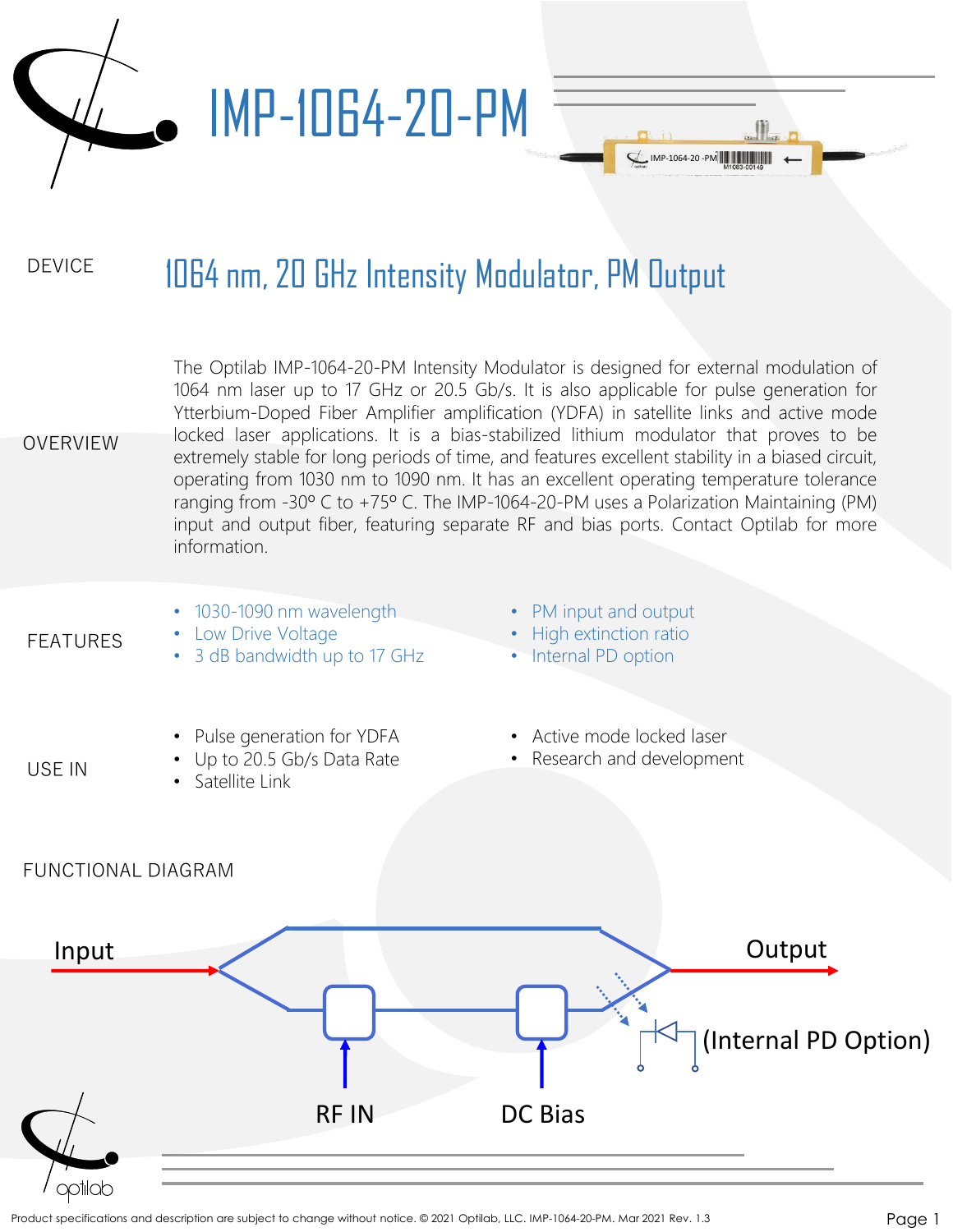

## WE-1064-20-PM

## SPECIFICATIONS

| GENERAL |  |
|---------|--|
|---------|--|

| <b>Input Optical Power</b>  | $100$ mW max.            |
|-----------------------------|--------------------------|
| <b>Operating Wavelength</b> | 1030 to 1090 nm          |
| Chirp Value                 | $\leq$ ± 0.2             |
| <b>Insertion Loss</b>       | 5.0 dB max., 4.5 dB typ. |
| <b>Extinction Ratio</b>     | 20 dB min.               |
| <b>Optical Return Loss</b>  | 45 dB min.               |
| S21 Bandwidth (RF Port)     | 17 GHz typ.              |
| S11 Return Loss (RF Port)   | $\le$ -10 dB @ 20 GHz    |
| $V\pi$ (RF Port)            | $\leq 4.0$ V typ. @ DC   |
| <b>RF Input Power</b>       | 26 dBm Maximum           |
| Impedance (RF Port)         | $50 \pm 50$              |
| $V\pi$ (Bias Port)          | $3V$ typ.                |
| Impedance (Bias Port)       | $>1$ M $\Omega$          |

| MECHANICAL |
|------------|
|            |

| <b>Operating Temperature (Standard)</b> | $-30^{\circ}$ C to $+75^{\circ}$ C |
|-----------------------------------------|------------------------------------|
| <b>Storage Temperature</b>              | -60 °C to +85 °C                   |
| <b>Operating Humidity</b>               | 0% to 90% Relative Humidity        |
| Input/Output Fiber Type                 | PM 980 - 250                       |
| <b>Input/Output Connector</b>           | FC/APC (PM)                        |
| Material                                | LiNb <sub>D3</sub>                 |
| <b>Crystal Orientation</b>              | X-cut, Y-propagating               |
| <b>RF Port Connectors</b>               | K type female                      |
| Cabling                                 | $900 \mu m$ tubing                 |
| <b>Dimensions</b>                       | $3.783''$ x $0.981''$ x $0.640''$  |
|                                         |                                    |

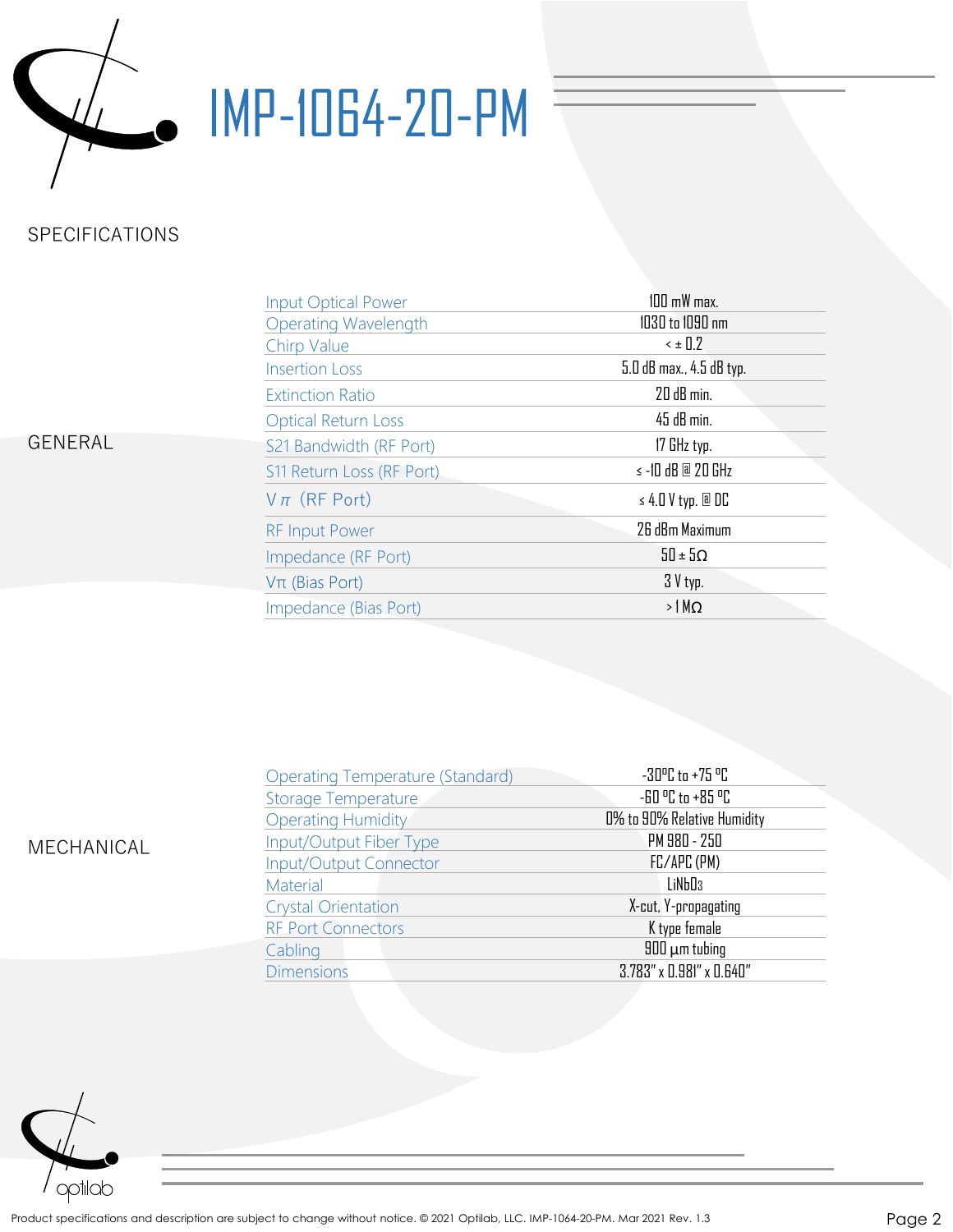